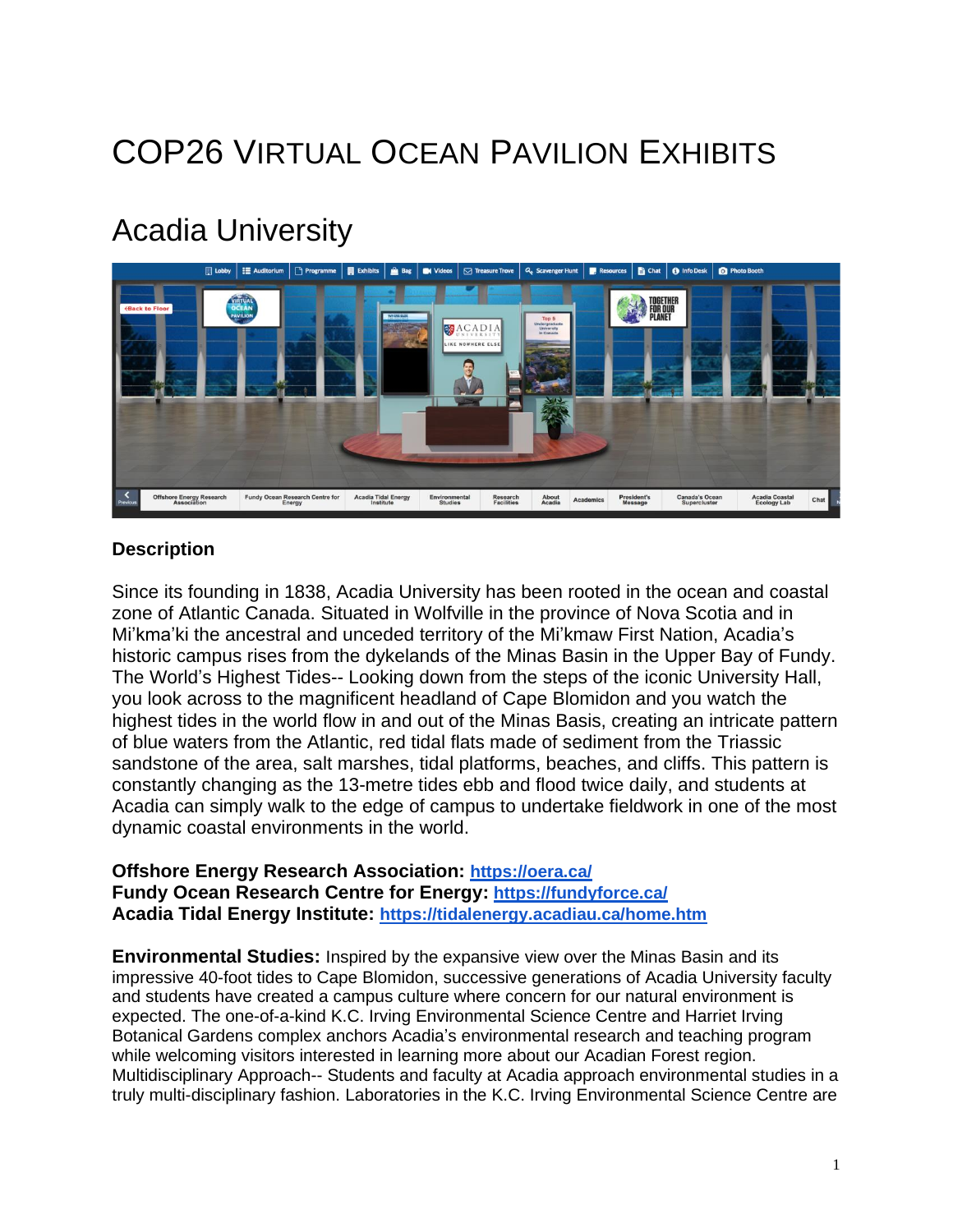home to biologists, chemists, and environmental scientists who work closely with historians, political scientists, and sociologists as well as community development and business professors. Acadia's network of external research stations provides students with a wide range of rich learning opportunities supported by highly regarded faculty including Canada Research Chairs.

**Research Facilities:** At Acadia University, students are involved in meaningful research in collaboration with their professors, tackling problems in world-class facilities that rival the largest institution:

Acadia Centre for Baptist and Anabaptist Studies Acadia Centre for Estuarine Research Acadia Centre for Mathematical Modelling and Computation Acadia Centre for Microstructural Analysis Acadia Centre for the Study of Ethnocultural Diversity Acadia Entrepreneurship Centre Acadia Institute for Data Analytics Acadia Laboratory for Agri-Food and Beverage (ALAB) Acadia Tidal Energy Institute Acadia University's Planter Studies Centre Centre for Analytical Research on the Environment Centre for Organizational Research and Development Centre for Sensory Research of Food Centre of Lifestyle Studies C. Smith Herbarium Harriet Irving Botanical Gardens Humanities Hypermedia Centre C. Irving Environmental Science Centre Research Ethics Board Sheldon L. Fountain Learning Commons Statistical Consulting Centre Vaughan Memorial Library

**About Acadia:** Founded in 1838, Acadia University is one of the oldest and most respected liberal arts universities in Canada. Located just a one-hour drive from Halifax, Nova Scotia and its international airport, Acadia is an integral part of the quintessential university town of Wolfville, overlooking the Annapolis Valley and the Bay of Fundy. Acadia's nearly 4,000 students come from nearly every province and 60 countries to take advantage of our strong academic programs [\(https://www2.acadiau.ca/academics-overview.html\)](https://www2.acadiau.ca/academics-overview.html), a curriculum that encourages personal development, and collaborative learning experiences led by awardwinning professors.Students are encouraged to become part of a scholarly community that encourages and inspires them. Community engagement, real-world opportunities, and meaningful research at the undergraduate level are pillars of an Acadia education. The University recognizes that learning means living every moment in and out of class. Working closely with their professors is something that can be transformative for both our faculty and students, and often results in lifelong friendships. In addition to the academic experience, cocurricular and campus life programs enhance learning opportunities and help students develop teamwork and leadership skills. Acadia has a long tradition of respecting diversity. Each member of the community has different experiences to share, enriching classroom and casual interactions. Our liberal arts curriculum, combined with the intangible Acadia spirit and sense of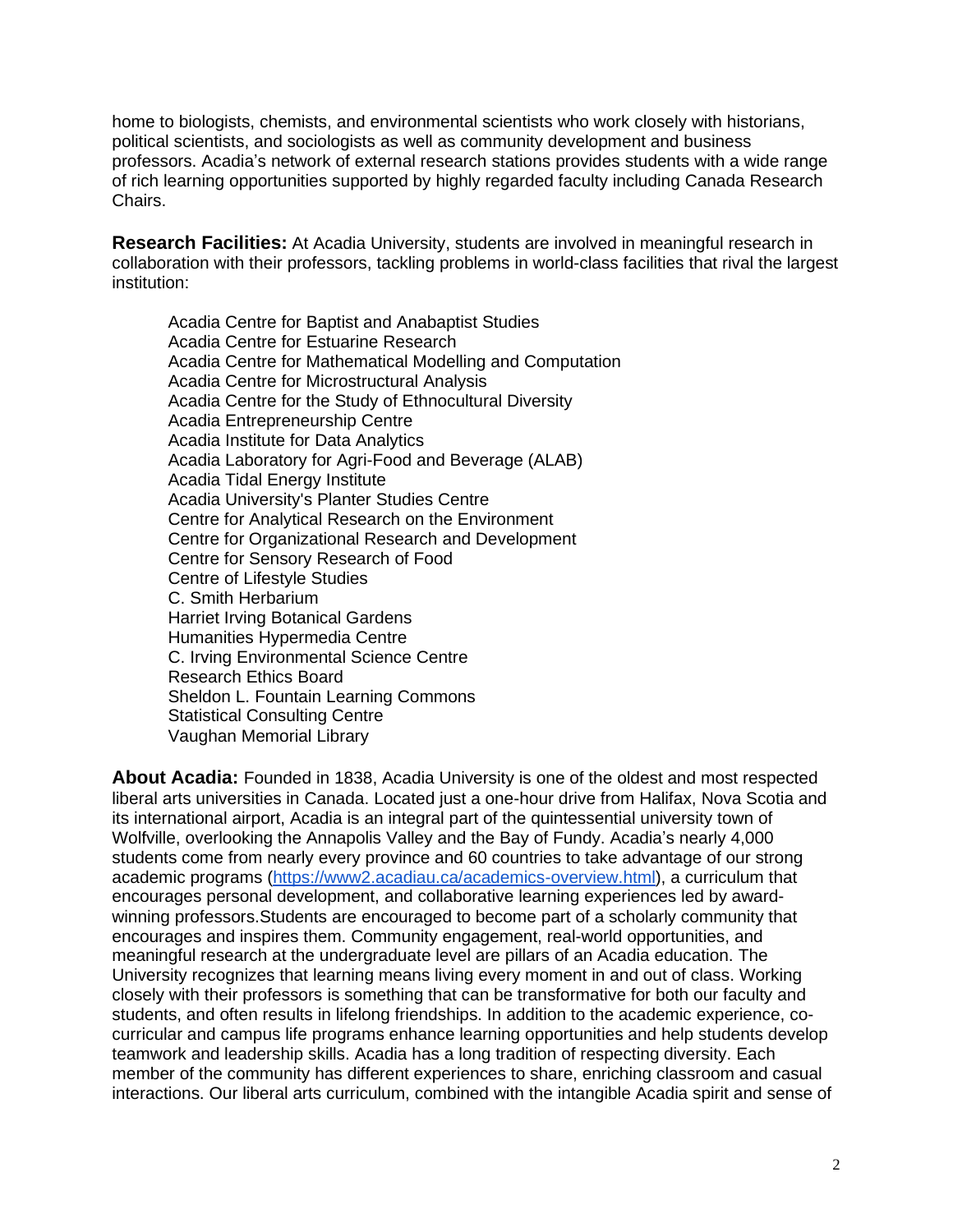belonging, lays a strong foundation for our students' future aspirations – travel, post-graduate study, careers, and family. An Acadia education helps our students grow and prepares them for life.

**Academics:** At Acadia, students earn a degree from one of Canada's oldest and most respected universities and learn in a way that is unique among post-secondary institutions. Acadia's liberal arts tradition is transformative and helps each student grow as a person and prepares them for the complex world ahead.

**Programs:** Educational exploration is a way of life at Acadia. Academics are rigorous and learning goes beyond the classroom—it's enhanced by new experiences, real-world research, and community-based problem solving across all disciplines.

Undergraduate Programs - [https://www2.acadiau.ca/programs\\_undergrad.html](https://www2.acadiau.ca/programs_undergrad.html) Graduate Programs - [https://www2.acadiau.ca/programs\\_graduate.html](https://www2.acadiau.ca/programs_graduate.html) Online Learning - <https://www2.acadiau.ca/online.html> Certificate and Teacher Education - <https://www2.acadiau.ca/> English Language Centre - <http://elc.acadiau.ca/>

**Co-operative Education:** Acadia University's Co-op Program is nationally accredited and has been recognized as one of the best in the country! It integrates study terms with paid, disciplinerelated work terms allowing students the opportunity to enhance their skills, create contacts in industry, and gain a better understanding of their strengths and interests while exploring different work environments and potential careers. Employers from across Canada hire Co-op students to work on special projects and assist during peak periods while often evaluating them for future hire. Many Co-op students have full-time job offers upon graduation because of their Co-op experiences. Co-op at Acadia University - [https://co-op.acadiau.ca/Co-op\\_Home.html](https://co-op.acadiau.ca/Co-op_Home.html)

#### **President's Message: [https://vimeo.com/640058152?embedded](https://vimeo.com/640058152?embedded=true&source=video_title&owner=138182823)**

**=true&source=video\_title&owner=138182823.** As a coastal and ocean geographer, I was attracted to become Acadia University's 16th President and Vice-Chancellor because of its location in one of the most beautiful coastal regions in the world, and the incredible educational and research opportunities provided to students interested in oceans and coasts, the environment, sustainability, and climate change. At a time when much university education has become transactional, I am enormously proud of the transformational experience that Acadia University continues to provide to students from all over the world. I invite you to explore Acadia University and consider us for your environmental education and your transformational university experience. Climate change, environment and sustainability are central themes in Acadia's strategic plan, called Transforming Lives for a Transforming World. The world is physically changing before our eyes, and university students today are the first generation to know that when they graduate the world will be physically different from when they began their studies. At Acadia, we want to prepare students for that transforming world.

#### **Canada's Ocean Supercluster: <https://oceansupercluster.ca/> Acadia Coastal Ecology Lab: [https://coastalecology.acadiau.ca/Home\\_Page.html](https://coastalecology.acadiau.ca/Home_Page.html)**

#### **Videos**

- 1. Strategic Plan Transforming Lives: [https://youtu.be/7kKI\\_fJuViQ](https://youtu.be/7kKI_fJuViQ)
- 2. Bon Portage Trust: <https://www.youtube.com/watch?v=MyMeHQ3xVpI>